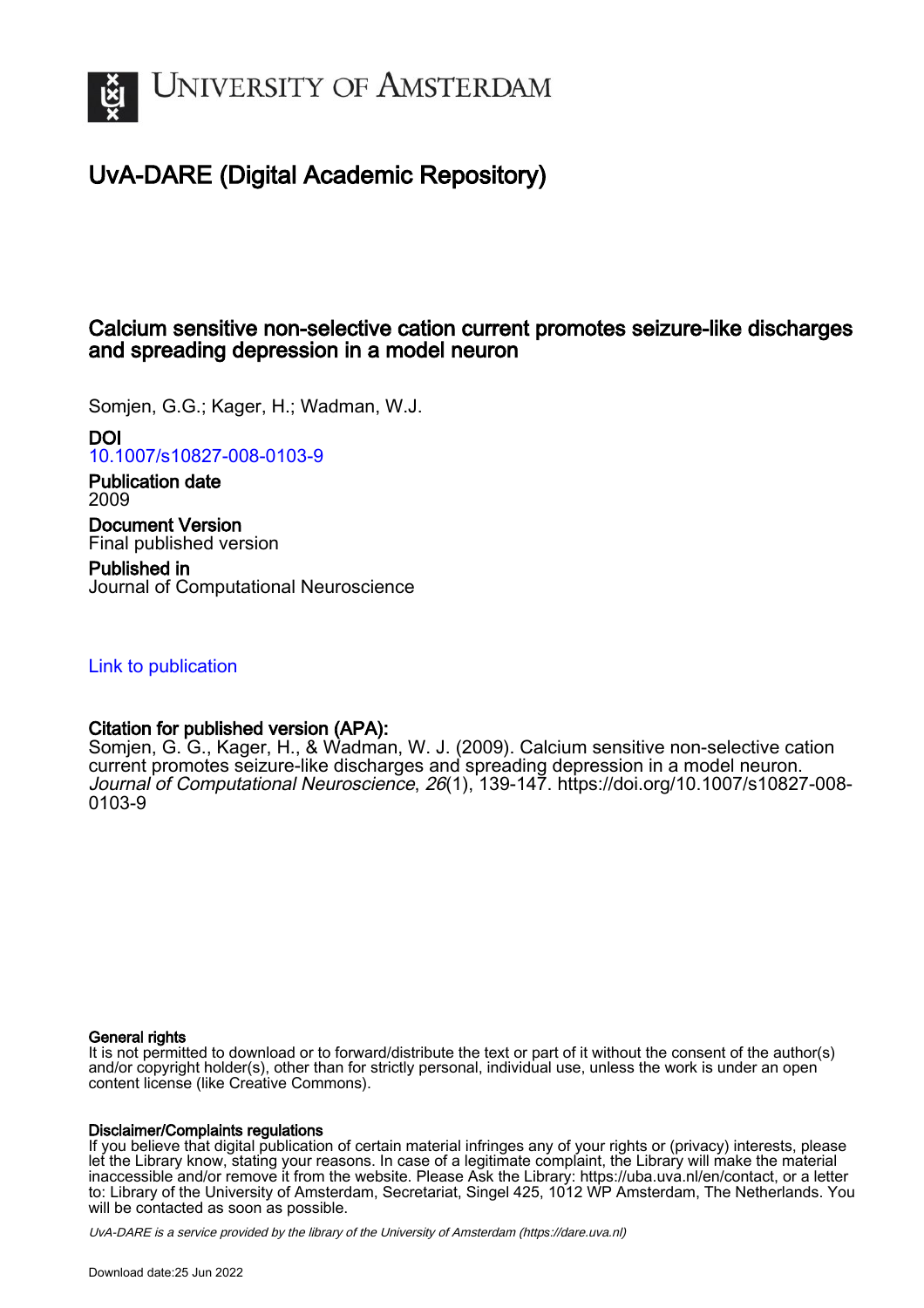# Calcium sensitive non-selective cation current promotes seizure-like discharges and spreading depression in a model neuron

G. G. Somjen · H. Kager · W. J. Wadman

Received: 18 December 2007 /Revised: 20 April 2008 /Accepted: 21 May 2008 / Published online: 18 June 2008  $\circ$  The Author(s) 2008

Abstract As described by others, an extracellular calciumsensitive non-selective cation channel  $([Ca<sup>2+</sup>]_{o}$ -sensitive NSCC) of central neurons opens when extracellular calcium level decreases. An other non-selective current is activated by rising intracellular calcium  $([Ca^{2+}]_i)$ . The  $[Ca^{2+}]_o$ sensitive NSCC is not dependent on voltage and while it is permeable by monovalent cations, it is blocked by divalent cations. We tested the hypothesis that activation of this channel can promote seizures and spreading depression (SD). We used a computer model of a neuron surrounded by interstitial space and enveloped in a glia-endothelial "buffer" system.  $Na^+$ ,  $K^+$ ,  $Ca^{2+}$  and  $Cl^-$  concentrations, ion fluxes and osmotically driven volume changes were computed. Conventional ion channels and the NSCC were incorporated in the neuron membrane. Activation of NSCC conductance caused the appearance of paroxysmal afterdischarges (ADs) at parameter settings that did not produce AD in the absence of NSCC. The duration of the AD depended on the amplitude of the NSCC. Similarly, NSCC also enabled the generation of SD. We conclude that NSCC can contribute to the generation of epileptiform events and to spreading depression.

Keywords Calcium depletion . Calcium dependent current . Non-specific cation current . Epilepsy . Seizure mechanisms. Spreading depression

#### Action Editor: Alain Destexhe

G. G. Somjen (*\**) Department of Cell Biology, Duke University Medical Center, Box 3011, Durham, NC 27710, USA e-mail: g.somjen@cellbio.duke.edu

H. Kager *:* W. J. Wadman SILS-Center for NeuroScience, University of Amsterdam, Kruislaan 320, 1098 SM Amsterdam, The Netherlands

A TTX resistant non-selective cation current (NSCC) that is activated by low  $\lceil Ca^{2+} \rceil$  was first described by Hablitz et al. [\(1986](#page-8-0)) in chick dorsal root ganglion cells. Hablitz et al. [\(1986](#page-8-0)) suggested that a similar current in central neurons could play a role in the generation of seizures and spreading depression (SD). MacDonald, Xiong, and collaborators (Chu et al. [2003](#page-8-0); Xiong and MacDonald [1999](#page-9-0); Xiong et al. [1997\)](#page-9-0) detected in mammalian central neurons an NSCC that is activated by the lowering of  $[Ca^{2+}]_0$ . This channel is maximally open when extracellular calcium concentration is zero, and at the normal  $\lceil Ca^{2+} \rceil$  of 1.2–1.5 mM it permits the flow of a small current which, presumably, adds to the resting conductance of the cell. This channel is not voltage dependent and it is about equally permeable to  $Na<sup>+</sup>$  and  $K<sup>+</sup>$ but not to  $Ca^{2+}$  or other divalent and multivalent ions. It is, however, blocked not only by  $Ca^{2+}$  but also by other divalent cations (Xiong et al. [1997\)](#page-9-0). With view of the depolarization caused by the activation of the  $[Ca^{2+}]_0$ sensitive NSCC, Xiong et al. ([1997\)](#page-9-0) also suggested that it could contribute to the generation of epileptiform seizures.

Swandulla and Lux [\(1985](#page-9-0)) discovered a non-selective cation channel in snail neurons that is activated by elevated intracellular Ca<sup>2+</sup> concentration ([Ca<sup>2+</sup>]<sub>i</sub>). A [Ca<sup>2+</sup>]<sub>i</sub> dependent NSCC (often denoted  $I_{CAN}$ ) has also been recorded in hippocampal pyramidal neurons (Caeser et al. [1993](#page-8-0); Crepel et al. [1994\)](#page-8-0) and substantia nigra inhibitory neurons (Lee and Tepper [2007\)](#page-8-0). The TRPM4b channel, which is expressed in mammalian neurons, has been characterized as a  $[Ca^{2+}]_i$ -activated,  $Ca^{2+}$ -impermeable, monovalent cation-permeable channel (Fleig and Penner [2004](#page-8-0); Launay et al. [2002](#page-8-0)). Since uptake of  $Ca^{2+}$  into neurons results simultaneously in an increase in  $[Ca^{2+}]$ <sub>i</sub> and a decrease in  $[Ca^{2+}]_0$ , if the two  $Ca^{2+}$  sensitive currents co-exist in the same cell, they are expected to reinforce one another and in fact could perhaps be generated by the same channel (see Section [3](#page-6-0)).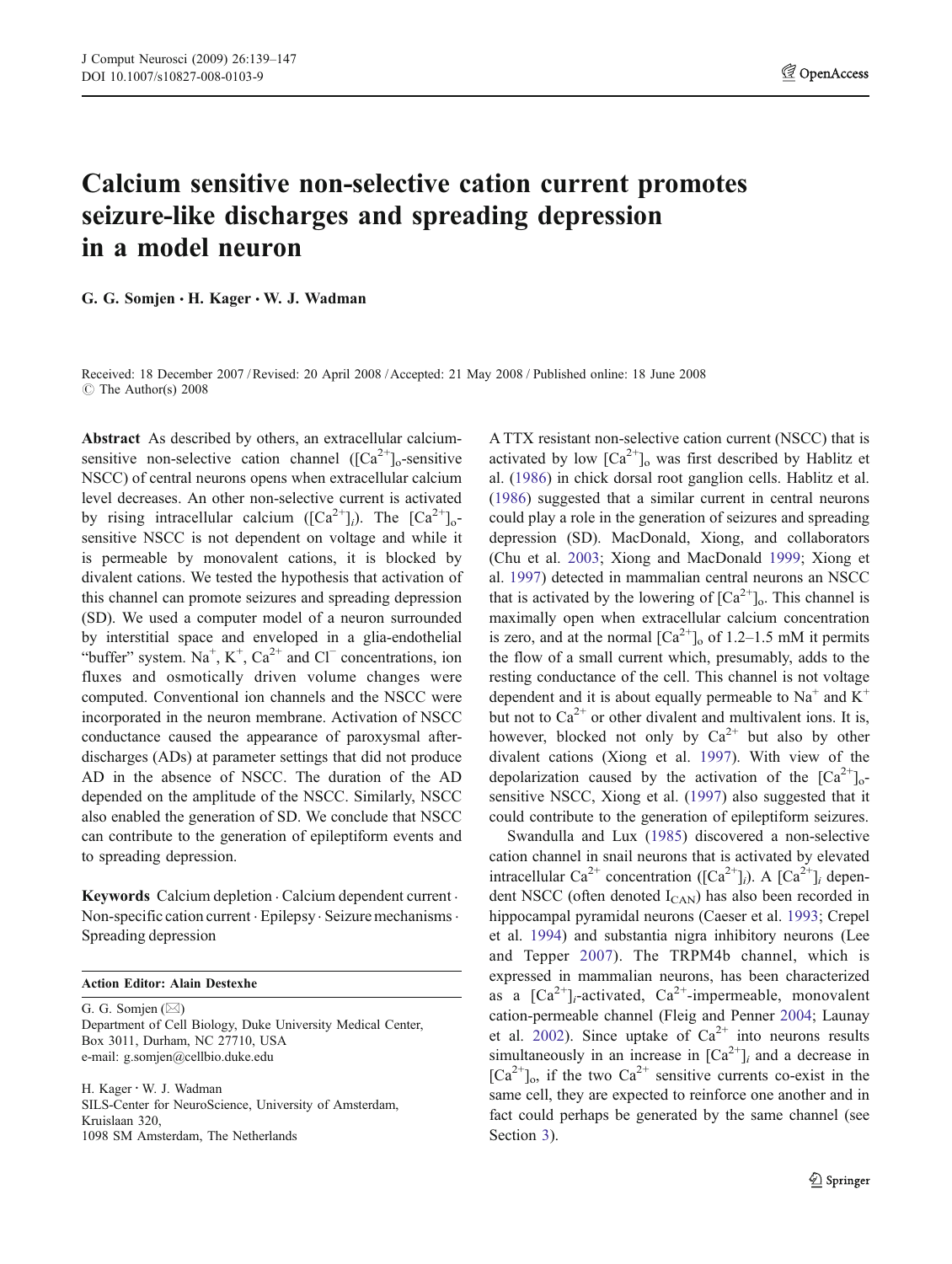<span id="page-2-0"></span>It has been known for a considerable time that low  $[Ca^{2+}]_o$  can induce seizure-like spontaneous discharges in intact brain (Sabbatani [1901\)](#page-9-0) as well as in brain tissue slices (Jefferys and Haas [1982](#page-8-0); Konnerth et al. [1986](#page-8-0)). Besides, at the onset of seizures, no matter how induced,  ${[Ca^{2+}]}_{0}$  drops precipitously (Heinemann et al. [1977,](#page-8-0) [1978;](#page-8-0) Pumain et al. [1983,](#page-9-0) [1985](#page-9-0)). Taken together, these two sets of observations suggest that the drop in  $[Ca^{2+}]_0$ , as also the increase in [K<sup>+</sup>]<sub>o</sub>, may be a link in one of the parallel feedback loops that can promote epileptic seizure discharges. The induction of spontaneous burst discharges by low  $\lceil Ca^{2+} \rceil_0$  has usually been attributed to reduced screening of neuron membrane surface charges leading to enhancement of voltage dependent inward  $Na<sup>+</sup>$  current and hence reduced firing threshold (Hille [2001\)](#page-8-0). Discovery of the  $[Ca^{2+}]_0$ -dependent NSCC adds another mechanism by which depletion of extracellular  $Ca^{2+}$  can promote neuron excitation even more powerfully.

In a study of the ion currents that are responsible for hypoxic spreading depression-like depolarization (HSD) in hippocampal tissue slices Müller and Somjen ([2000\)](#page-9-0) found that blockade of voltage gated  $Na<sup>+</sup>$  as well as glutamatecontrolled channels by a mixture of TTX, CPP and DNQX, while it postponed HSD, it did not usually prevent it. Adding  $Ni^{2+}$  to the blocking cocktail did, however, reliably suppress HSD (Müller and Somjen [1998](#page-9-0)). This lead to the conclusion that HSD is generated by the cooperation of several inward currents, one of which could be a nonspecific cation current (NSCC) that is insensitive to TTX but is blocked by  $Ni^{2+}$  (Müller and Somjen [1998](#page-9-0), [2000](#page-9-0)). This as yet unidentified current could be the  $[Ca^{2+}]_o$  sensitive current, which is indeed inhibited by divalent cations.

Earlier we have simulated seizure-like and SD-like processes (Kager et al. [2000](#page-8-0), [2002](#page-8-0), [2007;](#page-8-0) Somjen et al. [2008\)](#page-9-0) in a neuron model based on the NEURON simulation environment of Hines, Moore and Carnevale (Hines and Carnevale [1997](#page-8-0)). It appeared that SD and HSD could be simulated in the presence of either a persistent  $Na<sup>+</sup>$  current  $(I_{NaP})$  or one that resembled NMDA-controlled current (I<sub>NMDA</sub>). When both were activated, SD occurred sooner and lasted longer than with either alone (Kager et al. [2002](#page-8-0)). Importantly, both simulated AD and SD required a substantial increase in  $[K^+]_0$ , illustrating pathological positive feedback where shifts in ion concentration influence the very channels through which the ions flowed in the first place (review in Somjen [2004](#page-9-0)).

We now report computer simulations that demonstrate that, similarly to altered  $[K^+]_0/[K^+]_i$  ratio, low  $[Ca^{2+}]_0$  can also promote seizure-like firing and SD-like depolarization due to activation of  $[Ca^{2+}]_o$  -sensitive NSCC. Some of the data appeared in abstract form (Somjen et al. [2004](#page-9-0)). A companion paper (Somjen et al. [2008](#page-9-0)) examines neuronglia interaction mediated by ion flux.

#### 1 Experimental procedures

The morphology of the computer model used here is similar to the one described in Kager et al. ([2000](#page-8-0), [2002](#page-8-0), [2007](#page-8-0)) as the "simplified" cell, and it is illustrated in Kager et al. [\(2007](#page-8-0)).

The model was created in the simulation environment "Neuron" of Hines and Carnevale [\(1997](#page-8-0)). A neuron and a glia-endothelial buffer space were aligned in parallel and communicated with each other through a limited interstitial space (IS). The neuron consisted of a soma with unbranched basal and apical dendrites attached to the opposite ends. The electrical currents were carried by the appropriate ions according to the Goldman–Hodgkin–Katz current equations (Hille [2001](#page-8-0)) and the ions accumulated in the relevant compartments. Diffusion between compartments was also implemented and charge was conserved and electroneutrality maintained in all compartments. The ions taken into account were  $Na^+$ ,  $K^+$ ,  $Ca^{2+}$ ,  $Cl^-$  and  $A^-$ , the latter representing non-permeating anions in the neuron and in the glia cytosol. Ionic pumps were implemented that exchanged 3  $Na<sup>+</sup>$  for 2 K<sup>+</sup>, that exchanged 3  $Na<sup>+</sup>$  for 1  $Ca<sup>2+</sup>$ and ones that extruded  $Ca^{2+}$ , all under the assumption of unlimited energy. (See Kager et al. [2000,](#page-8-0) [2002,](#page-8-0) [2007](#page-8-0) and Somjen et al. [2008](#page-9-0) for details).

The neuron contained regions that consisted of a heterogeneous mix of active conductances: the soma, the active dendrite segments and the passive dendrite segments. There is considerable experimental evidence for unequal distribution of ion channels between neuron soma and dendrites and also along dendritic shafts and their branches (e.g. Karst et al. [1993;](#page-8-0) Magee et al. [1998;](#page-9-0) Schiller et al. [1997](#page-9-0); Williams and Stuart [2003](#page-9-0)). The simplified morphology used in this study does not reproduce that of a real neuron, but its functioning approximates that of hippocampal pyramidal neurons (e.g. Herreras [1990](#page-8-0); Turner [1984;](#page-9-0) Wadman et al. [1992\)](#page-9-0). The basal dendrite and segments 0, 4 and 5 of the apical dendrite were implemented as passive dendrite segments; the active dendrite segments were apical 1, 2 and 3 (counting from nearest to farthest from the soma; see Fig. [1](#page-3-0) in Kager et al. [2007\)](#page-8-0). The soma membrane contained the classical fast sodium channel (generating the transient Na<sup>+</sup> current,  $I_{Na,T}$ ) necessary for action potential firing. It also contained channels for the A-type potassium current  $(I_{K,A})$ . Both soma and the active dendrites contained the delayed rectifier potassium current  $(I_{K,DR})$ , transient low-voltage activated (LVA) calcium currents  $(I_{Ca,T})$  and non-inactivating high voltage-activated (HVA) calcium currents( $I_{Ca, L}$ ). Persistent sodium current ( $I_{Na, P}$ ) was incorporated in both the soma and active dendrite segments, while NMDA-receptor mediated current  $(I<sub>NMDA</sub>)$  only in the active dendrite segments. Activation of the  $I<sub>NMDA</sub>$  is a joint function of  $[K^+]_0$  and membrane potential. High  $[K^+]_0$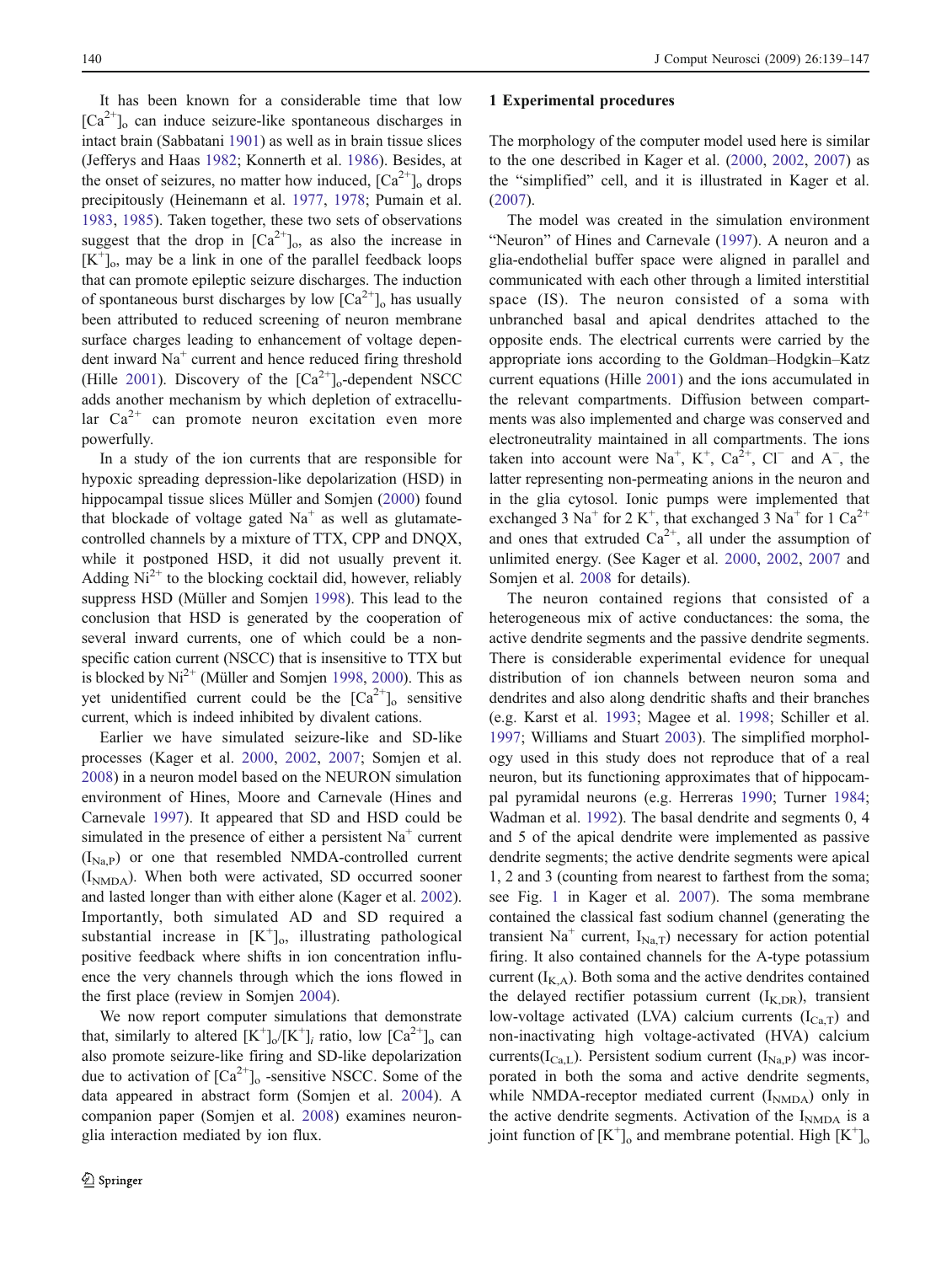<span id="page-3-0"></span>Fig. 1 Characteristics of the simulated calcium sensitive non-specific cation current. (a): Calcium dependence of the conductance. Solid line: Hill coefficient of 3.4; dashed line: Hill coefficient of 1.4. Halfmaximum activation ( $EC_{50}$ ) for both settings was 0.39 mM. (b): Time course of the current in response to a sudden decrease of extracellular calcium concentration. Note slower onset than turn-off of the current. The ordinate scale in (b) is arbitrary because the time course does not change with the magnitude of the current



causes an increase in extrasynaptic glutamate concentration which activates NMDA receptors (Crowder et al. [1987](#page-8-0)). The voltage dependence of NMDA receptors is mediated by modulation of the  $Mg^{2+}$  block of the channel (Hille [2001\)](#page-8-0). The properties of the simulated  $I<sub>NMDA</sub>$  were earlier described in detail (Kager et al. [2000\)](#page-8-0). Intracellular calcium  $[Ca^{2+}]$ <sub>i</sub> was buffered by a first order instantaneous calcium buffer assuming uniform  $\lceil Ca^{2+} \rceil$  within each sub-segment.  $[Ca^{2+}]_i$  controlled the calcium dependent inactivation of  $I_{Ca,L}$ , and the activation of a calcium-dependent potassium current  $I_{K,SK}$ . All equations that govern these currents have been given in detail in Kager et al. [\(2000](#page-8-0), [2002](#page-8-0), [2007\)](#page-8-0).

Linear leak currents of  $Na^+$ , and  $K^+$  plus a small NSCC (see below) and the pump currents controlled the resting potential of around −70 mV. Resting calcium concentration was set by adjusting the calcium extrusion mechanisms to reach a stable resting value around 55 nM at −70 mV.

The glial membrane contained leak conductances and pump currents (corresponding to the "passive" glia as defined in Somjen et al. [\(2008](#page-9-0)) but no  $Ca^{2+}$  conductance. Calcium was not represented in the glial cytosol. The leak potassium conductance was much more dominating than the one of the neuron membrane, yielding a resting membrane potential in the glial cell of −88 mV (for details see Kager et al. [2007](#page-8-0), Somjen et al. [2008\)](#page-9-0).

The invariant Cl<sup>−</sup> conductance in both neuron and glial compartments allowed maintenance of ion balance during unequal redistribution of cations and of osmotic pressure with associated volume changes. To avoid excessive complication of the model we did not include a Cl<sup>−</sup> pump. This is justified because GABA induced or voltage dependent Cl<sup>−</sup> currents were not represented. The resting Cl<sup>−</sup> concentration gradient was in equilibrium at resting membrane potential. Impermeant anion (A<sup>−</sup> ) concentrations were chosen to balance the intracellular electrical charges. Changes in ionic strengths were translated into "virtual"

osmotic pressure and resulted in volume changes of the relevant compartments with resulting concentration changes, according to the set of equations described in detail in Kager et al. [\(2002](#page-8-0)).

The main expansion of our model compared to its previous versions was the implementation of the Casensitive nonselective cation conductance,  $g_{\text{NSCC}}$ , (based on data given in Chu et al. [2003;](#page-8-0) Xiong et al. [1997](#page-9-0) and Xiong, personal communication). The nonspecific cation channel senses the extracellular calcium concentration (Fig. 1(a)) and changes its conductance  $g_{NSCC}$  for the monovalent cations  $K^+$  and  $Na^+$ .

The dependence of the conductance of the NSCC on  $[Ca^{2+}]_o$  was computed by:

$$
g_{\rm NSCC}\left(\left[Ca^{2+}\right]_{o}\right) = \frac{g_{\rm max}}{1 + \left(\frac{\left[Ca^{2+}\right]_{o}}{EC_{50}}\right)^{h}}
$$
(1)

where  $g_{\text{max}}$  is the maximum conductance attainable in the absence of  $Ca^{2+}$  and the Hill factor h determines the steepness of the relation. Figure 1(a) gives two examples of this relation that were implemented and investigated. In both cases  $EC_{50}$  is equal to 0.39 mM (Xiong et al. [1997\)](#page-9-0). In the steeper version of the curve the Hill factor is 3.4, which gives the current at a resting  $\left[Ca^{2+}\right]_0$  (1.5 mM) and resting Vm a realistic value of around 1% of its maximum. With a Hill factor of 1.4, the resting value was 13.2%. In cultured cells Xiong et al. [\(1997](#page-9-0)) found the Hill factor to be near 1. Most of the illustrations presented in this paper were performed with the Hill factor of 3.4, in order to keep resting conductance realistically low but, as shown in Fig. [4](#page-6-0), qualitatively equivalent responses have been obtained with the less steep version of the currentconcentration relation (see also the Section [3](#page-6-0)).

We assumed  $g_{\text{NSCC}}$  to be independent of voltage (Xiong et al. [1997\)](#page-9-0) and gave it equal permeability for  $Na^+$  and  $K^+$ .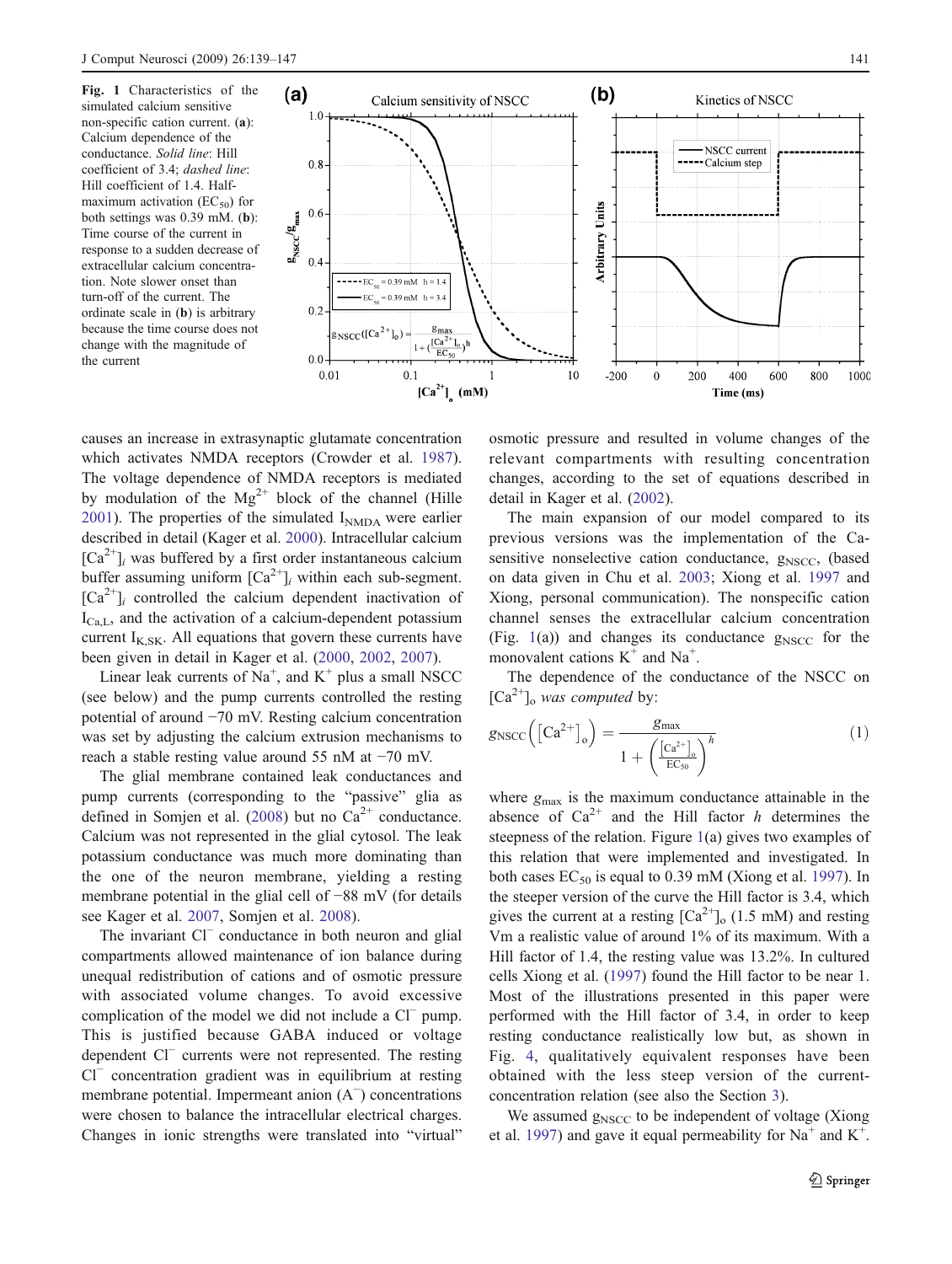<span id="page-4-0"></span>We implemented the  $Ca^{2+}$  gating as a fourth order gating process which yielded an empirical opening time constant of around 166 ms and a closing time constant of 25 ms (Fig. [1](#page-3-0)(b)). These time constants were independent of current magnitude. The NSCC contributed to the resting conductance of the neuron. Whenever the conductance of the NSCC was altered, the leak conductances had to be slightly adjusted to maintain the balance of the total (net) membrane current and hence keep Vm steady at rest. The code for a representative selection of simulations presented in this paper will be added to the NEURON data base.

#### 2 Results

Figure 2 shows two simulations, differing only in the presence or absence of the  ${[Ca}^{2+}]_o$ -sensitive non-specific cation current (NSCC). For Fig. 2(a) the maximal conductance of the NSCC was set at zero. The cell was stimulated by depolarizing current of 0.8 s injected into the soma. The cell fired action potentials only as long as the stimulation continued. For Fig. 2(b) the maximal conductance of the NSCC was set at 0.0065 S/cm<sup>2</sup>, and the same stimulus now triggered a self-sustaining afterdischarge (AD; note that the maximal conductance of the NSCC is never attained, because it is reached only at zero  $[Ca^{2+}]_0$ ; see Fig. [1](#page-3-0)).



Fig. 2 The  $[Ca^{2+}]\_$ -dependent non-specific cation current (NSCC) facilitates paroxysmal afterdischarge (AD). (a): in the absence of NSCC, stimulation by a depolarizing current injected into the neuron soma evoked regular firing. (b): with the NSCC channel enabled, the same stimulus caused higher frequency firing and it triggered prolonged afterdischarge (AD). Note the different time scales for A and B

Smaller NSCC settings resulted in shorter AD duration (Fig. [4](#page-6-0)). At very low settings the NSCC enhanced firing frequency without inducing AD.

Details of the NSCC-assisted AD are illustrated in Fig. [3.](#page-5-0) Figure [3](#page-5-0)(a–c) show action potentials on expanded timescales from selected segments of the simulation of Fig. 2(b). Figure [3](#page-5-0)(a) represents the start of stimulation and the onset of firing; Fig. [3](#page-5-0)(b) the end of stimulation and the beginning of the AD, while in Fig. [3\(](#page-5-0)c) the AD is seen to subside. In Fig. [3](#page-5-0) (a and b) each spike is followed by a brief hyperpolarizing afterpotential (AHP) and then by gradual depolarization resembling a pacemaker potential. At the end of the AD, however, the last pacemaker potential fails to trigger an action potential and the AD is terminated (Fig. [3](#page-5-0)(c)). Interstitial Ca<sup>2+</sup> levels are shown in Fig. 3(d–f).  $[Ca^{2+}]_o$  decreased to its lowest level at the end of stimulation and the beginning of the AD (Fig. [3\(](#page-5-0)e)).

The role of the currents generating the voltage response of Fig. 2(b) are plotted in Fig [3](#page-5-0) (g-i). As  $\lbrack Ca^{2+}\rbrack_0$  decreased in the interstitial space around the soma (Fig.  $3(d,e)$  $3(d,e)$ ), the NSCC was turned on (Fig.  $3(g,h)$  $3(g,h)$ ). During each action potential the NSCC showed brief positive spikes. Since the non-specific current is generated by the opposing simultaneous fluxes of  $Na<sup>+</sup>$  and  $K<sup>+</sup>$ , the reversal potential of the NSCC is slightly negative relative to zero, (similalrly to EPSCs), and therefore during the positive overshoot of the action potentials the NSCC briefly reversed from inward to outward. In between spikes, the NSCC provided a sustained inward current. While the amplitude of the NSCC was small compared to the large surges of the transient  $Na<sup>+</sup>$ current,  $I_{\text{Na},T}$ , the NSCC provided just enough depolarization between action potentials to enable re-activation of the  $I_{\text{Na,T}}$  and hence the continuation of the AD (Fig. [3](#page-5-0)(h)). The cooperative action of the  $I_{\text{NSCC}}$  and the  $I_{\text{Na,T}}$  generated the pacemaker potentials that kept the firing going. It should be noted that stronger stimuli could trigger AD even in the absence of the NSCC, assisted in that case by  $I_{Na.P}$ (see Kager et al. [2007\)](#page-8-0), but the presence of the NSCC lowered the threshold for AD considerably. The AD was self-limiting (Fig. [3](#page-5-0)(i)) because as  $E_K$  subsided (Fig. 2(b)), the neuron began to repolarize, while at the same time  $[Ca^{2+}]_o$  rose toward its rest level (Fig. [3](#page-5-0)(i)) de-activating the NSCC, and these two shifts prevented re-activation of  $I_{Na,T}$ .  $E_K$  began to recover as the ratio  $[K^+]_0/[K^+]_i$  was being restored by the combined actions of the neuron 3Na/2K pump and the glial buffer (see also Somjen et al. [2008](#page-9-0)).

The simulations presented so far were performed with the Hill coefficient set to 3.4, making the  $Ca^{2+}$  dependence of the NSCC rather steep (see Section [1,](#page-2-0) Fig. [1](#page-3-0) and Section [3](#page-6-0)). We also used the less steep setting, with the coefficient at 1.4. In this case a relatively intense NSCC current was flowing in the un-stimulated neuron, necessitating adjustment of resting leak conductances and the ion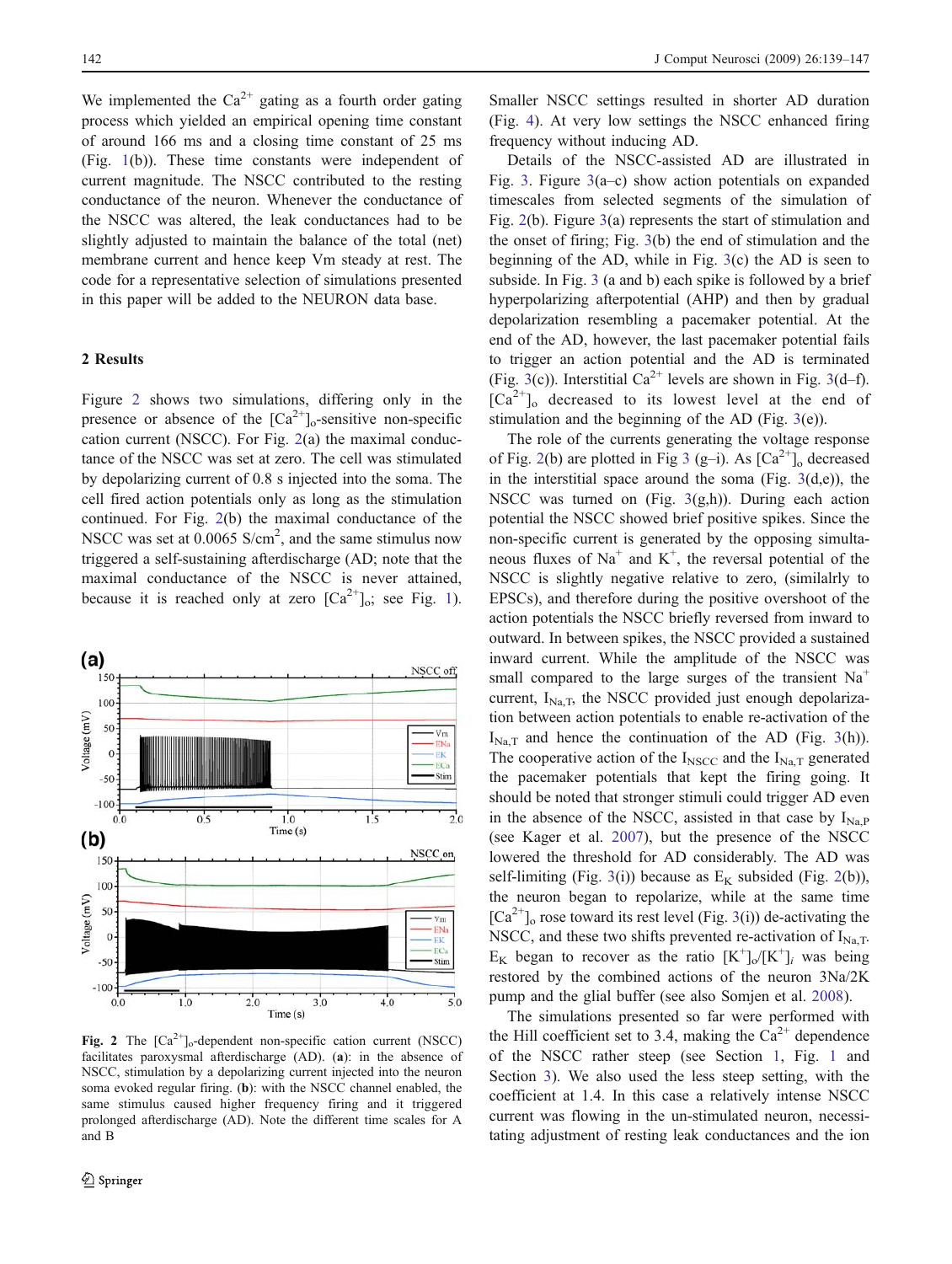<span id="page-5-0"></span>

Fig. 3 Details of the response seen in Fig. [2\(](#page-4-0)b).  $(a-c)$ : Action potentials fired by the neuron during three phases of the response shown on an expanded time scale.  $(d-f)$ :  $[Ca^{2+}]_o$  levels near the soma and the second dendritic segment during the times corresponding to  $(a-c)$ .  $(g-i)$ : the currents of the neuron soma generating the responses of  $(a-c)$ .  $I_{K,DR}$ :

delayed rectifier K<sup>+</sup> current;  $I_{K,SK}$ : Calcium-dependent SK-type K<sup>+</sup> current;  $I_{\text{Na},T}$ : transient (Hodgkin-Huxley type) Na<sup>+</sup> current;  $I_{\text{Ca},T}$ : transient, low threshold  $Ca^{2+}$  current;  $I_{NSCC}$ : The  $[Ca^{2+}]_0$ -sensitive non-specific cation current

pump in order to keep resting potential and ion concentrations in a steady state (see Section [1\)](#page-2-0). Apart from these adjustments, the qualitative behavior of the model was similar to that seen with the steeper  $Ca^{2+}$  dependence. For the two examples of Fig. [4](#page-6-0) the Hill coefficient was 1.4 and the maximal conductances were  $0.000125$  S/cm<sup>2</sup> for a and 0.001 for b. This illustrates the dependence of AD duration on NSCC intensity. We also explored higher values of the maximal  $g_{\text{NSCC}}$  with the Hill coefficient 1.4. Raising the conductance of the NSCC induced spontaneous firing, and at even higher  $g<sub>NSCC</sub>$  the model generated spontaneous spreading depression (not illustrated).

The  $\lceil Ca^{2+} \rceil_0$ -sensitive NSCC can also become the main current responsible for SD-like depolarization (Fig. [5](#page-6-0)). Voltages and currents recorded in the second dendritic segment are shown in Fig. [5\(](#page-6-0)a and b). The dendrite

responses were chosen for Fig. [5](#page-6-0) because in hippocampal pyramidal neurons the apical dendrites are the primary generators of the currents involved in SD (see Section [3](#page-6-0) and Herreras and Somjen [1993](#page-8-0)). For the simulation of Fig. [5](#page-6-0) the stimulus was 0.9 nA for 750 ms, and the maximal conductance of the NSCC channel was set at 0.005 S/cm<sup>2</sup>. As shown in Fig. [5\(](#page-6-0)b), by far the largest dendritic inward current was carried by the NSCC, but the INMDA, even though it was smaller, was activated slightly earlier and it contributed to the ignition of SD. The inward flux of  $Ca^{2+}$ was at first mainly mediated by  $I_{\text{NMDA}}$ , but then  $I_{\text{NMDA}}$  faded as  $V_{\text{m}}$  and  $[K^+]_0$ , which jointly controlled  $I_{\text{NMDA}}$ , began to recover. Meanwhile the 3Na/Ca exchanger (NaCaX) reversed to the "Ca-entry mode" due to the depolarization of  $V_{\rm m}$  and the decline of  $E_{\rm Na}$ , and it insured the continuing influx of  $Ca^{2+}$  into the neuron (Fig. [5](#page-6-0)(b); see also Blaustein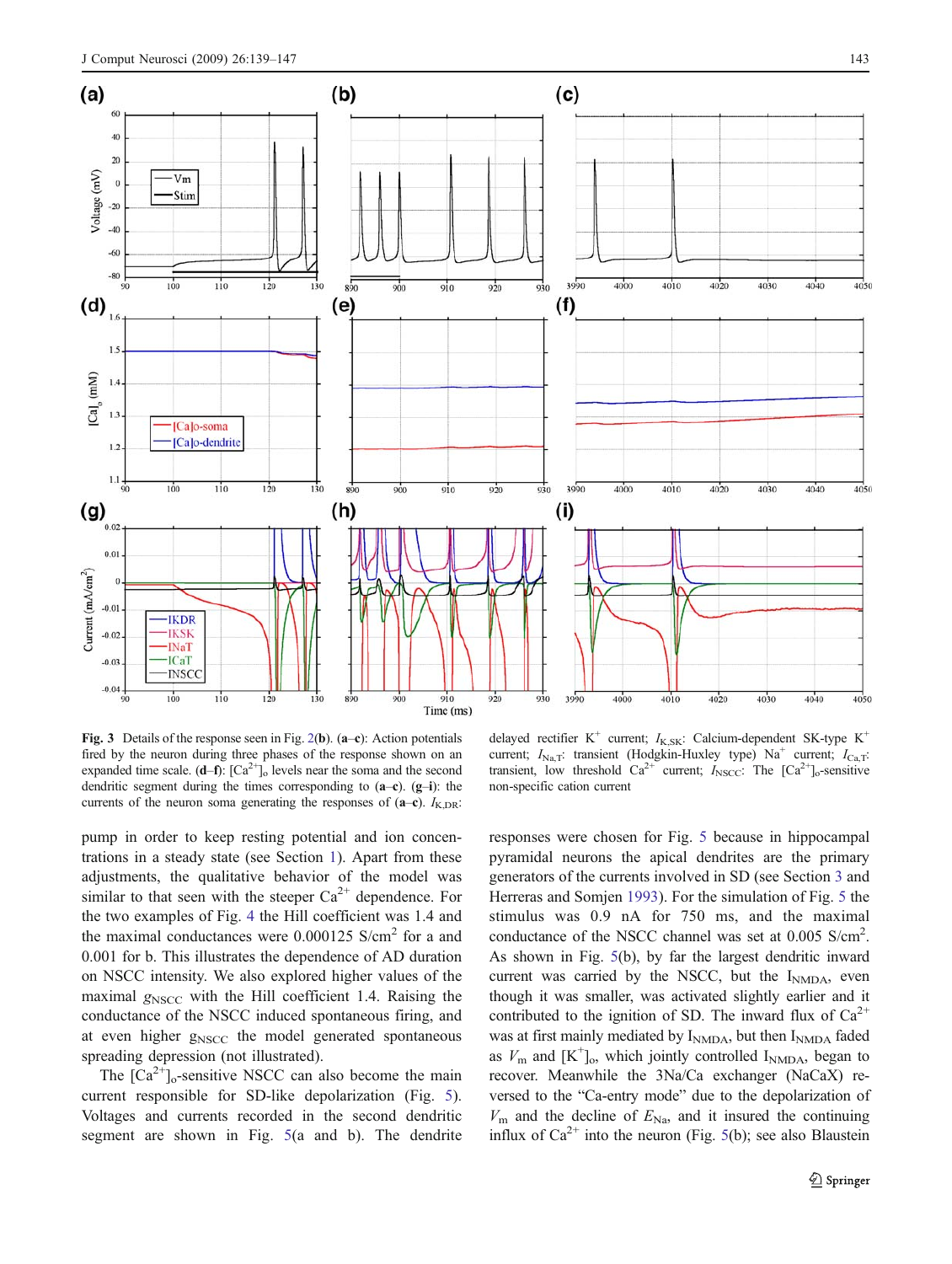<span id="page-6-0"></span>

Fig. 4 Afterdischarge generated with the Hill coefficient of the NSCC lowered to [1](#page-3-0).4, at two different stimulus intensities. (see Fig. 1), (a): maximum conductance of  $g_{\text{NSCC}}=0.000125$ ; (b):  $g_{\text{NSCC}}=0.001$ . All other parameters equal in (a) and (b)

and Lederer [1999](#page-8-0) and Section [1](#page-2-0) in Kager et al. [2007\)](#page-8-0). Importantly, when the NSCC was turned off but other conductances were not changed, the same stimulus did not trigger SD but the cell generated prolonged AD instead (not illustrated). SD was ignited when the net (aggregate) dendritic current  $(I_{\text{mem}})$  turned inward (Fig. 5(b)). In our earlier simulations, in the absence of  $I<sub>NSCC</sub>$ , the activation of  $I<sub>NMDA</sub>$  and  $I<sub>Na.P</sub>$  could cause the dendritic current to turn inward and ignite SD (Kager et al. [2002\)](#page-8-0).

We also simulated cerebral hypoxia. In order to explore whether  $I<sub>NSCC</sub>$  by itself is capable of supporting hypoxic SD-like depolarization (HSD) we imitated the actions of TTX and glutamate antagonists (cf. experiments by Müller and Somjen [1998](#page-9-0), [2000](#page-9-0)) by setting the conductances of  $I_{\text{Na},\text{T}}$ ,  $I_{\text{Na},\text{P}}$  and  $I_{\text{NMDA}}$  to zero. To simulate severe hypoxia, the  $3Na^{+}/2K^{+}$  pump of the neuron and the glial cell as well as the Ca pump of the neuron were turned off; similarly to our earlier study of HSD (Kager et al. [2002\)](#page-8-0). In this condition SD-like depolarization was generated without applying a depolarizing current stimulus, provided that  $g<sub>NSCC</sub>$  was present (not illustrated). In a subsequent simulation,  $I_{\text{NSCC}}$  was also eliminated, imitating a condition in which all major  $Na<sup>+</sup>$  currents were blocked, and now turning off the pump simulating the "hypoxic" condition did not induce SD. Instead, the cell depolarized slowly due to the gradual increase of the  $[K^+]_0/[K^+]_i$  ratio while the dendritic membrane current  $(I_{\text{mem}})$  remained weakly outward, carried mainly by  $I_{K,DR}$  and  $I_{K,SK}$ . (not illustrated). This behavior is similar to that seen in hippocampal tissue slices after oxygen deprivation in the presence of TTX, glutamate receptor antagonists plus  $Ni^{2+}$  (Müller and Somjen [1998](#page-9-0)).

#### 3 Discussion

The simulations presented here demonstrate that a  $\lbrack Ca^{2+}\rbrack _{0}$ sensitive NSCC can facilitate the generation of seizures as well as spreading depression (SD) and, together with those in previous reports (Kager et al. [2000](#page-8-0), [2002,](#page-8-0) [2007](#page-8-0); Somjen et al. [2008](#page-9-0)), they confirm that either high  $[K^+]_0$  or low  $[Ca^{2+}]_o$  can support either paroxysmal discharge or SD, depending on the state of the various membrane ion channels. In the epileptic brain seizures are probably



Fig. 5 Simulated spreading depression (SD) mediated by the calcium sensitive non specific cation current. (a): Voltages in the second dendritic segment.  $V_m$ : membrane potential;  $E_{\text{Na}}$ : equilibrium potential of Na<sup>+</sup>;  $E_K$ : equilibrium potential of K<sup>+</sup>;  $E_{Ca}$ : equilibrium potential of Ca<sup>2+</sup>;  $E_{Cl}$ : equilibrium potential of Cl<sup>-</sup>; Stim.: timing of the depolarizing stimulating current. (b): The main membrane ion currents in the 2nd dendritic segment. INaCaX: the calcium current carried by the 3Na/Ca exchanger; IK,DR: delayed rectifier  $K^+$  current; IK,SK: SK-type calcium dependent K<sup>+</sup> current; ICa,T: T-type  $Ca^{2+}$  current; INMDA: the net current  $(I_{\text{Na}} + I_{\text{K}})$  controlled by the NMDA receptor; INSCC: the net current  $(I_{\text{Na}} + I_{\text{K}})$  carried by the Ca-sensitive non specific cation conductance; Im: the net (aggregate) membrane current. Note that, except during the early part of the SD response,  $Ca<sup>2+</sup>$  flows inward through the NaCaX exchanger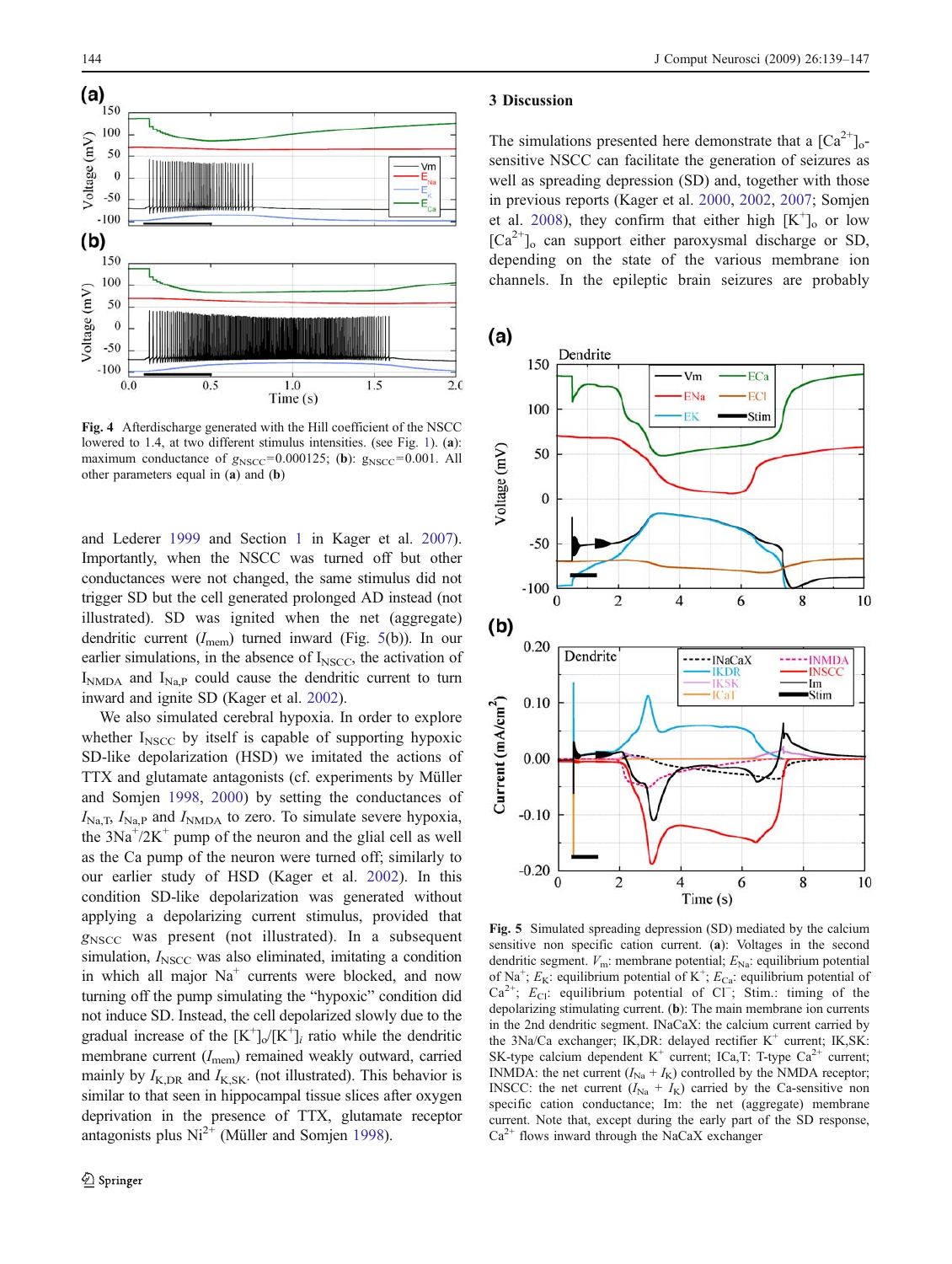initiated by un-inhibited synaptic excitation but, once triggered, both high  $[K^+]_0$  and low  $[Ca^{2+}]_0$  appear to cooperate in maintaining the seizure (Fig. 6 and review by Somien [2004\)](#page-9-0). We found conditions where just turning on the NSCC was sufficient to generate seizure-like AD. Similarly, simulated SD-like depolarization was ignited with the help of the inward current carried in large part by the NSCC, with parameter settings under which turning off the NSCC prevented SD or, sometimes, converted it into AD. Seizures and SD are different conditions but, in common, both are self-limiting all-or-none events that require positive feedback. The dominant sustained inward current responsible for the generation of paroxysmal AD flows near the site of action potential generation and, in the case of pyramidal neurons, this is mainly in the cell soma (Somjen et al. [1985;](#page-9-0) Wadman et al. [1992](#page-9-0) and review in Somjen [2004\)](#page-9-0). By contrast, experimental data has shown that during SD dendritic currents lead ahead of somatic currents, at least in neocortical and hippocampal pyramidal neurons (Herreras and Somjen [1993;](#page-8-0) Ochs [1962;](#page-9-0) Wadman et al. [1992,](#page-9-0)) The simulations presented in this report and earlier ones confirm this finding (Kager et al. [2000,](#page-8-0) [2002,](#page-8-0) and Somjen et al. [2008](#page-9-0)).

The feedback loops operating in these pathological conditions are schematically shown in Fig. 6. With view of the inherent potential for runaway excitation one can ask, as Jung and Tönnies ([1950\)](#page-8-0) have, how it is that all of us do not convulse every time we get out of bed. The processes that normally preserve the well controlled operation of cerebral tissue and those that upset its stability in diseased brains fall outside the present study.

The screening of negative surface charges by  $Ca^{2+}$  (see Hille [2001](#page-8-0)) was not represented in the model. When  $[Ca^{2+}]_o$  decreases, removal of the screen has the same



Fig. 6 Simplified conceptual representation of the parallel positive feedback loops that promote seizure discharges and SD. Depolarization of the neuronal membrane causes the firing of action potentials, which elevate extracellular potassium concentration and lower extracellular calcium concentration. High [K<sup>+</sup>]<sub>o</sub> reinforces depolarization; it also enhances persistent Na<sup>+</sup> current  $(I_{\text{Na,P}})$ , which also adds to the depolarization. At the same time calcium channels are activated which lower  $[Ca^{2+}]_o$  and raise  $[Ca^{2+}]_i$  (not shown here), activating non-specific cation current(s) ( $I_{\text{NSCC}}$ ). Low  $\left[Ca^{2+}\right]$ <sub>o</sub> thus reinforces neuron firing which in turn augments the lowering of  $[Ca^{2+}]$ <sub>o</sub>. The mechanisms that prevent a runaway vicious circle and keep healthy brain tissue normally functioning could not be fitted in the diagram

effect as a decrease in the membrane potential and hence it augments the excitability of neurons and adds to the epileptogenic effect. Incorporating surface screening in a computer model requires an other, major investigation. Other variables remaining equal, decrease in  $[Ca^{2+}]_o$  would also diminish all inward  $Ca^{2+}$  currents. When, as in our simulations, the decrease in  $[Ca^{2+}]_o$  is the consequence of influx of  $Ca^{2+}$  into neurons, the accompanying increase in  $[Ca^{2+}]_i$  is expected to influence a number of calcium dependent processes. For our discussion the most important is the seemingly distinct NSCC that appears to be activated in hippocampal neurons, not by low  $[Ca^{2+}]_0$ , but by high  $[Ca^{2+}]$ <sub>i</sub> (Swandulla and Lux [1985](#page-9-0); Caeser et al. [1993;](#page-8-0) Crepel et al. [1994](#page-8-0); Lee and Tepper [2007\)](#page-8-0). Removing  $Ca^{2+}$ from the bathing fluid depresses the  $[Ca^{2+}]_i$ -sensitive NSCC, presumably because less  $Ca^{2+}$  is available to flow into cells and raise  $[Ca^{2+}]$ <sub>i</sub>, whereas low  $[Ca^{2+}]$ <sub>o</sub> enhances the  $[Ca^{2+}]_o$ -sensitive current. In intact brain, however, during high frequency firing or SD, whenever  $Ca^{2+}$  flows into cells  $[Ca^{2+}]_i$  increases at the same time as  $[Ca^{2+}]_o$ decreases and, apparently, both signals activate a current carried by monovalent cations. It is an open question whether they flow through two different channels or through the same one. Our simulations of the NSCC did not take into account the effect of the changes in  $[Ca^{2+}]i$ . Had we incorporated the added effect of  $[Ca^{2+}]_i$ , it would presumably have changed only the scaling of  $g_{\text{NSCC}}$ .

Besides AD, the NSCC also facilitated the ignition of simulated SD and hypoxic SD-like depolarization. HSD was induced even when the transient and persistent  $Na<sup>+</sup>$ currents  $(I_{\text{Na-T}}$  and  $I_{\text{Na-P}}$ ) as well as the NMDA-controlled current were turned off. Eliminating these major inward currents imitated the administration of TTX, CPP and DNQX to brain tissue slices. In this condition withdrawing  $O<sub>2</sub>$  from hippocampal slices induced HSD of greatly delayed onset indicating the operation of an unidentified TTX insensitive and glutamate-independent current. Adding  $Ni^{2+}$  to the "blocking cocktail" did prevent HSD (Müller and Somjen [1998,](#page-9-0) [2000](#page-9-0)). The simulations supports the idea that the  $Ni<sup>2+</sup>$ -sensitive "missing" current could be the  $Ca^{2+}$  sensitive NSCC.

According to Xiong et al. ([1997\)](#page-9-0) the  $Ca^{2+}$  dependence of the NSCC can be described by a function with Hill coefficient close to unity. This value was derived from data recorded in neurons cultured from the brains of newborn rats. When we tested the model using 1.4 for this parameter, we found that at the resting potential of −70 mV a rather large NSCC was flowing. Since there is no published evidence for a large NSCC in normal adult cerebral neurons at rest, we used a larger value, 3.4, for the Hill coefficient for most of the simulations (Fig. [1](#page-3-0)). With this setting the NSCC in the un-stimulated neuron was small. Since, however, this choice was arbitrary, we also performed a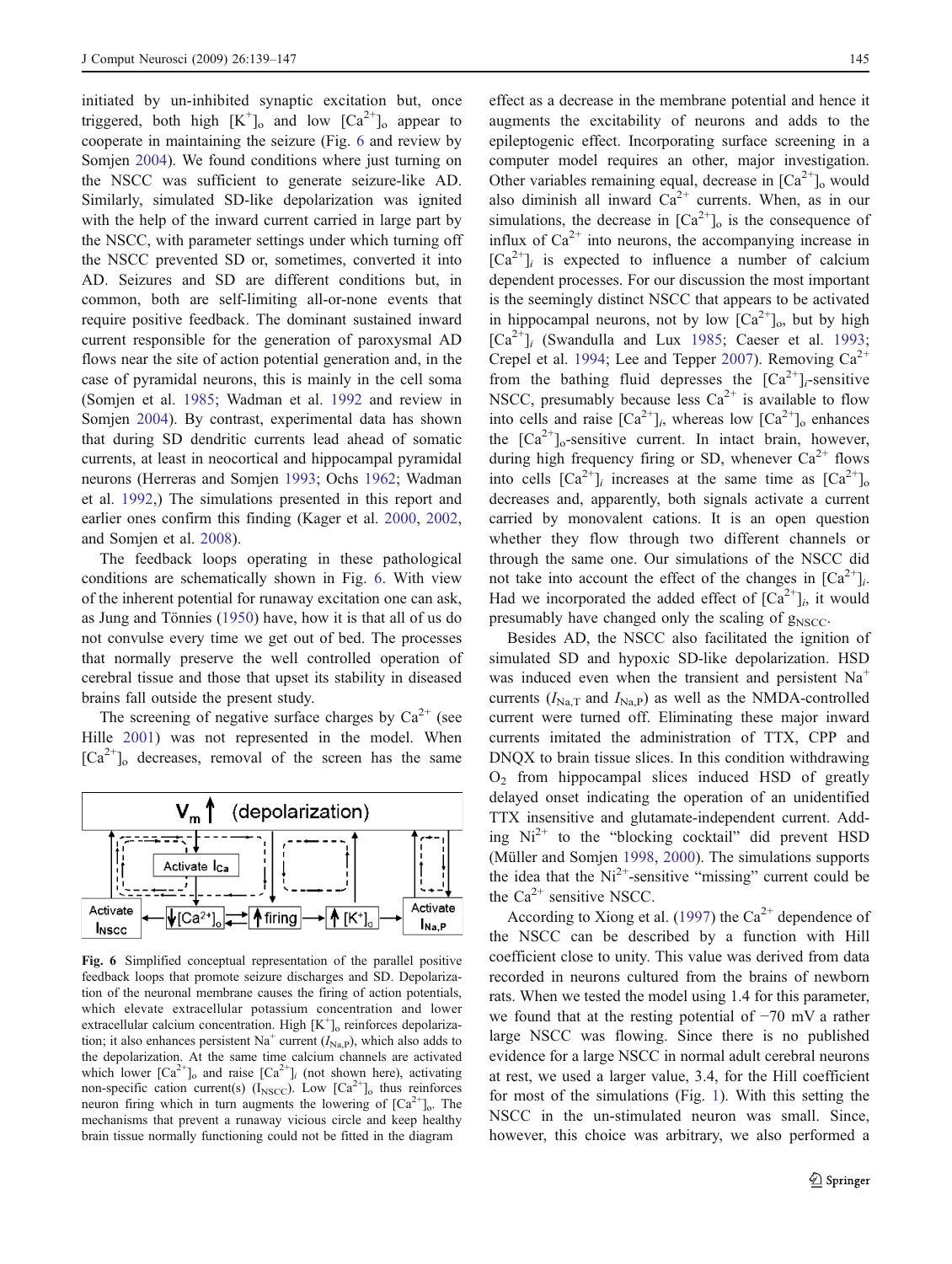<span id="page-8-0"></span>number of simulations with a Hill coefficient of 1.4. The results were qualitatively similar with both settings of the Hill coefficient, but the less steep calcium-dependence resulted in greater readiness for AD generation (Fig. [4\)](#page-6-0). Incidentally, the Hill coefficient of the  $\lceil Ca^{2+} \rceil$ <sub>i</sub>-activated NSCC generated by TRPM4b channels was either 4 or 6 depending on the treatment of the preparation (Launay et al. 2002).

The model was, of course, simplified not just morphologically but also functionally. Some known ion currents were missing, as were the effects of pH change and of metabolic and other biochemical processes. We ignored these factors, because the questions asked were limited to a possible role of the  $[Ca^{2+}]_o$  sensing NSCC. Also absent were voltage controlled currents in the glial membrane. We did explore the effect of glial voltage gated  $K^+$  currents in a companion paper (Somjen et al. [2008](#page-9-0)). Lian and Stringer [\(2004](#page-9-0)) found some experimental support for extracellular calcium being regulated by astrocytes, and this also deserves further exploration.

Epileptic conditions can have many different causes, and by no means all have been discovered. It is possible that a shift in the  $\lceil Ca^{2+} \rceil$  dependence, or increased conductance, or changing steepness of the activation function of either the  $[Ca^{2+}]_{o}$ - or the  $[Ca^{2+}]_{i}$ -sensitive NSCC, due either to genetic or to acquired anomaly, is one of them.

Open Access This article is distributed under the terms of the Creative Commons Attribution Noncommercial License which permits any noncommercial use, distribution, and reproduction in any medium, provided the original author(s) and source are credited.

#### Reference

- Blaustein, M. P., & Lederer, W. J. (1999). Sodium/calcium exchange: Its physiological implications. Physiological Reviews, 79, 763– 854.
- Caeser, M., Brown, D. A., Gähwiler, B. H., & Knöpfel, T. (1993). Characterization of a calcium-dependent current generating slow afterdepolarization of CA3 pyramidal cells in rat hiipocampal slice cultures. European Journal of Neuroscience, 5, 560–569. doi[:10.1111/j.1460-9568.1993.tb00521.x](http://dx.doi.org/10.1111/j.1460-9568.1993.tb00521.x).
- Chu, X.-P., Zhu, X.-M., Wei, W.-L., Li, G.-H., Simon, R. P., MacDonald, J. F., et al. (2003). Acidosis decreases low  $Ca<sup>2+</sup>$ induced neuronal excitation by inhibiting the activity of calciumsensing cation channels in cultured mouse hippocampal neurons. Journal of Physiology, 550, 385–399. doi:[10.1113/jphysiol](http://dx.doi.org/10.1113/jphysiol.2003.043091) [.2003.043091](http://dx.doi.org/10.1113/jphysiol.2003.043091).
- Crepel, V., Aniksztejn, L., Ben-Ari, Y., & Hammond, C. (1994). Glutamate metabotropic receptors increase a  $Ca<sup>2+</sup>$ -activated nonspecific cationic current in CA1 hippocampal neurons. Journal of Neurophysiology, 72, 1561–1569.
- Crowder, J. M., Croucher, M. J., Bradford, H. F., & Collins, J. F. (1987). Excitatory amino acid receptors and depolarizationinduced  $Ca^{2+}$  influx into hippocampal slices. Journal of

Neurochemistry, 48, 1917–1924. doi[:10.1111/j.1471-4159.1987.](http://dx.doi.org/10.1111/j.1471-4159.1987.tb05756.x) [tb05756.x](http://dx.doi.org/10.1111/j.1471-4159.1987.tb05756.x).

- Fleig, A., & Penner, R. (2004). The TRPM ion channel subfamily: Modelcular, biophysical and functional features. Trends in Pharmacological Sciences, 25, 633–639. doi[:10.1016/j.](http://dx.doi.org/10.1016/j.tips.2004.10.004) [tips.2004.10.004](http://dx.doi.org/10.1016/j.tips.2004.10.004)
- Hablitz, J. J., Heinemann, U., & Lux, H.-D. (1986). Step reductions in extracellular  $Ca^{2+}$  activate a transient inward current in chick dorsal root ganglion cells. Biophysical Journal, 50, 753–757.
- Heinemann, U., Lux, H. D., & Gutnick, M. J. (1977). Extracellular free calcium and potassium during paroxysmal activity in the cerebral cortex of the cat. Experimental Brain Research, 27, 237– 243. doi:[10.1007/BF00235500.](http://dx.doi.org/10.1007/BF00235500)
- Heinemann, U., Lux, H. D., & Gutnick, M. J. (1978). Changes in extracellular free calcium and potassium activity in the somatosensory cortex of cats. In N. Chalazonitis, & M. Boisson (Eds.), Abnormal neuronal discharges (pp. 329–345). New York: Raven Press.
- Herreras, O. (1990). Propagating dendritic action potential mediates synaptic transmission in CA1 pyramidal cells in situ. Journal of Neurophysiology, 64, 1429–1441.
- Herreras, O., & Somjen, G. G. (1993). Analysis of potential shifts associated with recurrent spreading depression and prolonged unstable SD induced by microdialysis of elevated  $K^+$  in hippocampus of anesthetized rats. Brain Research, 610, 283-294. doi:[10.1016/0006-8993\(93\)91412-L](http://dx.doi.org/10.1016/0006-8993(93)91412-L).
- Hille, B. (2001). Ionic channels of excitable membranes. Sinauer Associates: Sunderland, Massachusetts.
- Hines, M., & Carnevale, N. T. (1997). The NEURON simulation environment. Neural Computation, 9, 1179–1209. doi:[10.1162/](http://dx.doi.org/10.1162/neco.1997.9.6.1179) [neco.1997.9.6.1179.](http://dx.doi.org/10.1162/neco.1997.9.6.1179)
- Jefferys, J. G. R., & Haas, H. L. (1982). Synchronized bursting of CA1 hippocampal pyramidal cells in the absence of synaptic transmission. Nature, 300, 448–450. doi[:10.1038/300448a0](http://dx.doi.org/10.1038/300448a0).
- Jung, R., & Tönnies, J. F. (1950). Hirnelekrische Untersuchungen über Entstehung und Erhaltung von Krampfenladungen: die Vorgänge am Reizort und die Brensfähigkeit des Gehirns. Archiv für Psychiatrie und Zeitschrift für Neurologie, 185, 701–735. doi:[10.1007/BF00935520.](http://dx.doi.org/10.1007/BF00935520)
- Kager, H., Wadman, W. J., & Somjen, G. G. (2000). Simulated seizures and spreading depression in a neuron model incorporating interstitial space and ion concentrations. Journal of Neurophysiology, 84, 495–512.
- Kager, H., Wadman, W. J., & Somjen, G. G. (2002). Conditions for the triggering of spreading depression studied with computer simulation. Journal of Neurophysiology, 88, 2700-2712. doi[:10.1152/jn.00237.2002.](http://dx.doi.org/10.1152/jn.00237.2002)
- Kager, H., Wadman, W. J., & Somjen, G. G. (2007). Seizure-like afterdischarges simulated in a neuron model. Journal of Computational Neuroscience, 22, 105–128. doi:[10.1007/](http://dx.doi.org/10.1007/s10827-006-0001-y) [s10827-006-0001-y.](http://dx.doi.org/10.1007/s10827-006-0001-y)
- Karst, H., Joëls, M., & Wadman, W. J. (1993). Low-threshold calcium current in dendrites of the adult rat hippocampus. Neuroscience Letters, 164, 154–158. doi[:10.1016/0304-3940\(93\)90880-T.](http://dx.doi.org/10.1016/0304-3940(93)90880-T)
- Konnerth, A., Heinemann, U., & Yaari, Y. (1986). Nonsynaptic epileptogenesis in the mammalian hippocampus in vitro. I. Development of seizurelike activity in low extracellular calcium. Journal of Neurophysiology, 56, 409–423.
- Launay, P., Fleig, A., Perraud, A.-L., Scharenberg, A. M., Penner, R., & Kinet, J.-P. (2002). TRPM4 is a  $Ca^{2+}$ -activated nonselective cation channel mediating cell membrane depolarization. Cell, 109, 397–407. doi[:10.1016/S0092-8674\(02\)00719-5.](http://dx.doi.org/10.1016/S0092-8674(02)00719-5)
- Lee, C. R., & Tepper, J. M. (2007). A calcium-activated nonselective cation conductance underlies the plateau potential in rat sub-